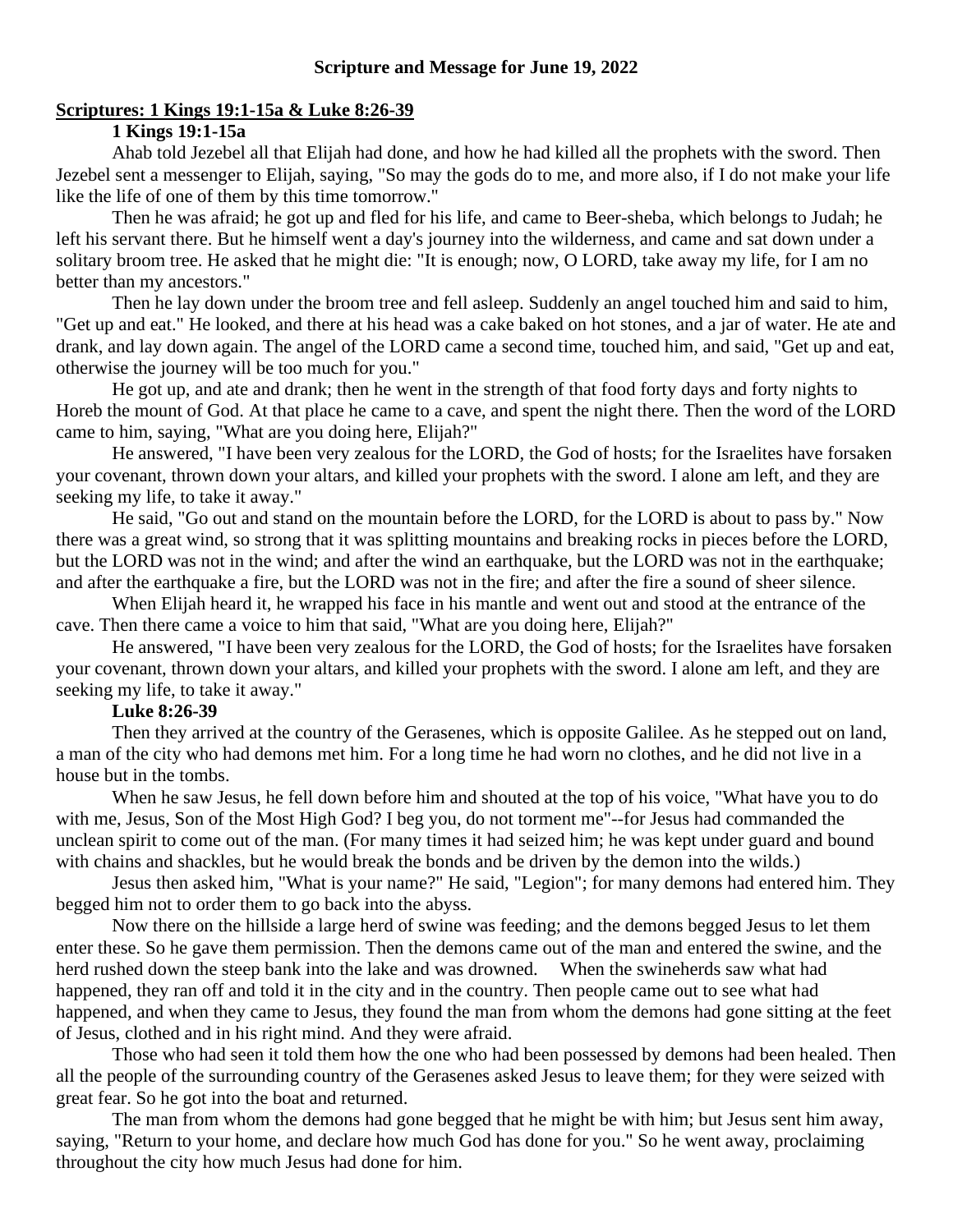## **Message: From Madness to Stillness**

When I was in seminary, I did an internship at a Presbyterian church. I was there for a little over a year and learned quite a bit about the way they do church. One big difference was that it is traditional for all four lessons in the Revised Common Lectionary to be read, and a sermon was to use at least three of the Scripture selections. This internship is where I learned about letting the Scriptures speak to each other.

This morning we read the Old Testament and Gospel lectionary readings for the week. When one first listens to them, they do not seem to have much in common. In one we have the prophet Elijah. He has just come from his great victory on Mount Carmel. Elijah had been a part of a miracle and had won a decisive battle with the priests of Baal. Having come down off of the mountaintop, Elijah feels despondent, depressed, and full of self-doubt. Out of everything that has happened in the past few days, all Elijah can hear is the words of his enemy, Queen Jezebel, declaring him a dead man.

In our second story, often called the Gerasene demoniac, the man is so filled with the voices of demons that he no longer has his own voice or his own thoughts. Today we would call his situation one of acute mental illness and we would try to quiet him and his voices through drugs and therapy. In Jesus's time, we didn't have drugs like Thorazine, so instead we chained people up and tried to physically and spiritually drive out the demons.

In the wise words of a child, both of these stories feature men who can only hear the bad voices.

I don't know what 'bad' voices you hear. Your voices may be telling you that you are not thin enough, or smart enough, or young enough, or rich enough, or kind enough…

Or your voices may be more insidious. Saying, "Look at the world we are in. See how terrible it is. Trust no one. No one cares. People are all just out for themselves. The rich eat steak and shrimp off gold platters while the poor use **our** money that the government gives them to buy steak and shrimp from Walmart."

Maybe your voices sound like the evening news, trotting out every terrible calamity that happened anywhere in the world. It is hard to continue to care for those dying from COVID in Africa when we hear about those dying from Russian bombs in the Ukraine. Or when we are sucked into the breaking news of the latest mass shooting, which when I was writing this week happened in a church….

There is just so much wrong in our world, the voices keep telling us that I just cannot hear anything else…

But Jesus did not leave the man in the cemetery alone with the legion of demons. Nor did God leave Elijah alone in his despair. Nor will God leave us.

God always has a counter narrative in the world if only we listen for it. God always has a counter narrative for us if we can let ourselves hear. Jesus had a counter narrative for the Gerasene demoniac. Jesus did not come to chain him and torment him. After Jesus begins to command the demons to leave, they cry out, "What have you to do with me, Jesus, Son of the Most High God? I beg you, do not torment me"--for Jesus had commanded the unclean spirit to come out of the man. (For many times it had seized him; he was kept under guard and bound with chains and shackles, but he would break the bonds and be driven by the demon into the wilds.) (Luke 8:28-29)

Instead of torment, Jesus came with healing. When the man was finally himself, without the legion of demons, he sat at the feet of Jesus and wanted to join him.

Elijah also needed healing. He was also soul weary, and afraid. He had done great and terrible things on Mount Carmel. Elijah had told how God would cause a drought for all of Israel. At the end of three years, it was time to end the drought, but first Elijah needed to show the power of God.

*<sup>20</sup> So Ahab summoned everyone in Israel, particularly the prophets, to Mount Carmel.*

*<sup>21</sup> Elijah challenged the people: "How long are you going to sit on the fence? If God is the real God, follow him; if it's Baal, follow him. Make up your minds!"*

*Nobody said a word; nobody made a move.*

*22-24 Then Elijah said, "I'm the only prophet of God left in Israel; and there are 450 prophets of Baal. Let the Baal prophets bring up two oxen; let them pick one, butcher it, and lay it out on an altar on firewood—*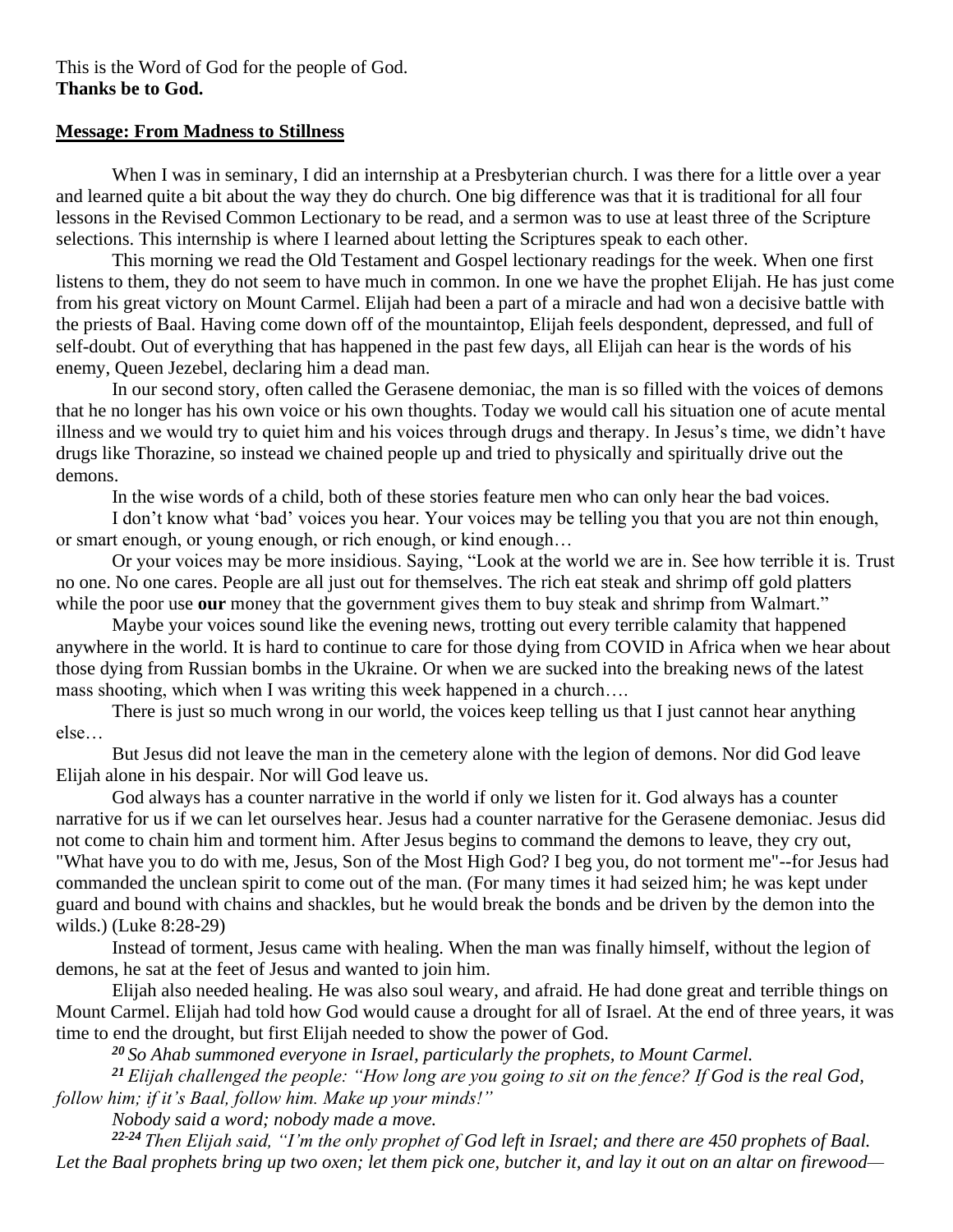*but don't ignite it. I'll take the other ox, cut it up, and lay it on the wood. But neither will I light the fire. Then you pray to your gods and I'll pray to God. The god who answers with fire will prove to be, in fact, God."*

*All the people agreed: "A good plan—do it!"*

*<sup>25</sup> Elijah told the Baal prophets, "Choose your ox and prepare it. You go first, you're the majority. Then pray to your god, but don't light the fire."*

*<sup>26</sup> So they took the ox he had given them, prepared it for the altar, then prayed to Baal. They prayed all morning long, "O Baal, answer us!" But nothing happened—not so much as a whisper of breeze. Desperate, they jumped and stomped on the altar they had made.*

*27-28 By noon, Elijah had started making fun of them, taunting, "Call a little louder—he is a god, after all. Maybe he's off meditating somewhere or other, or maybe he's gotten involved in a project, or maybe he's on vacation. You don't suppose he's overslept, do you, and needs to be waked up?" They prayed louder and louder, cutting themselves with swords and knives—a ritual common to them—until they were covered with blood.*

*<sup>29</sup> This went on until well past noon. They used every religious trick and strategy they knew to make something happen on the altar, but nothing happened—not so much as a whisper, not a flicker of response.*

*30-35 Then Elijah told the people, "Enough of that—it's my turn. Gather around." And they gathered. He then put the altar back together for by now it was in ruins. Elijah took twelve stones, one for each of the tribes of Jacob, the same Jacob to whom God had said, "From now on your name is Israel." He built the stones into the altar in honor of God. Then Elijah dug a fairly wide trench around the altar. He laid firewood on the altar, cut up the ox, put it on the wood, and said, "Fill four buckets with water and drench both the ox and the firewood." Then he said, "Do it again," and they did it. Then he said, "Do it a third time," and they did it a third time. The altar was drenched and the trench was filled with water.*

*36-37 When it was time for the sacrifice to be offered, Elijah the prophet came up and prayed…*

*<sup>38</sup> Immediately the fire of God fell and burned up the offering, the wood, the stones, the dirt, and even the water in the trench…*

*45-46 Things happened fast. The sky grew black with wind-driven clouds, and then a huge cloudburst of rain, with Ahab hightailing it in his chariot for Jezreel. And God strengthened Elijah mightily. Pulling up his robe and tying it around his waist, Elijah ran in front of Ahab's chariot until they reached Jezreel.*

But after it was all finished, we read this morning about how Elijah then fled for his life and even after being cared for by angels answered God's question with, "I alone am left." I am all alone and I can't do it/this all by myself anymore! Where are you God?

Elijah's rebuttal to God is that he's doing his best. And sometimes it feels as if he is the only one doing any work here, the only one putting his life at risk, the only one who represents the true God of Israel. Does his complaint include God? "I alone am left," says Elijah, which might be another way of saying, "Where have you been?"

So, what's with the silence versus the madness of the destructive forces of nature? Could it be that God is announcing God's presence in ways that often get overlooked? We want the big show; we want lightning and thunder to announce God's presence. We want it to be so obvious that it would be hard to doubt. We want the herd of pigs to run away and drown themselves. We want the miraculous healing without the hard work. And there have been those moments, to be sure. But here in this moment, to us and to Elijah, God announces that God works in quieter ways, obscure ways, ways that seem natural—like coincidence, like happenstance, like in the everyday decisions that we make all the time. God is at work in and through what happens around us, even when it doesn't seem like it. God is present, even when it feels like absence. God is acting, even when it feels like stillness. God's counter narrative is at work – if we have eyes to see and ears to hear.

The man in the cemetery in the Gerasene's was a force of nature who became a stillness. He moved from the earthquake of his madness to the silence of his right mind, a mind set on following Christ. Elijah was running for his life, so afraid of being killed that he wanted to die; then he encountered the silence and found the God he was longing for. He moved from despair to hope, fear to mission, and got back to work for the God he served.

God changed the narratives of the voices in their minds. God gave their stories a different outcome than continued madness, a life lived on the edges, a life lived in fear and loneliness. Immediately upon leaving the mountain, God told Elijah to ordain a helper we know as Elisha. Elisha never left Elijah, and in fact saw Elijah